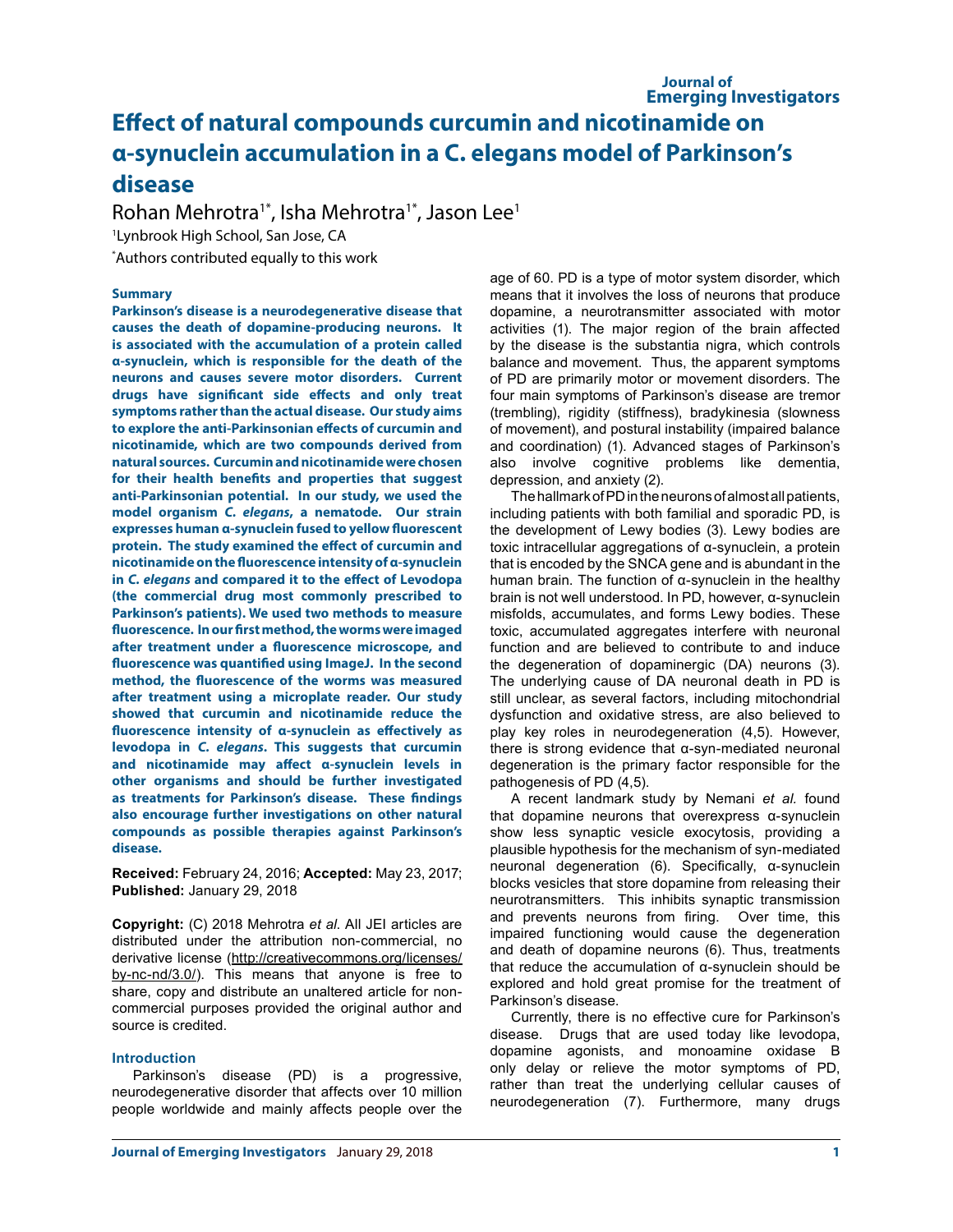## **Journal of Emerging Investigators**



**Figure 1. Representative images of worm after 96 hours of treatment.** YFP-tagged α-synuclein in the nematodes was observed and imaged under a Zeiss AxioVision Epiflourescence microscope.

used today have significant side effects. For example, levodopa, the most widely used treatment for over 30 years, has side effects including abnormal thinking, agitation, anxiety, confusion, dizziness, hallucinations, weakness, and numbness (8). The group of drugs called dopamine agonists cause drowsiness, hallucinations, insomnia, nausea, and constipation (9). Thus, there is a great need for treatments that address the underlying cause of Parkinson's without major side effects. Natural compounds that are consumed in high concentrations from food are less likely to produce harmful side effects. Due to this property of natural compounds, recent research has focused on finding natural compounds that can treat the cellular perturbations that underpin diseases with fewer side effects (10).

Several natural compounds are being investigated for their neuroprotective effects and could be viable treatments for neurodegenerative diseases (11). However, many natural compounds are still unexplored. In this study, we analyzed the therapeutic effects of nicotinamide and curcumin, two natural compounds, in a *Caenorhabditis elegans* model of PD. Nicotinamide is produced from vitamin B3 in the human body (12). It is found in niacin-rich foods like lean meats, fish, nuts, and legumes like beans or lentils. Nicotinamide has previously shown promise in the prevention of various diseases including type 1 diabetes, esophageal cancer, throat cancer, and mouth cancer (12). Curcumin is a substance found in turmeric, a spice (13). It is commonly used in India and Asia for treating health conditions. Preliminary research has shown that curcumin may possess several health benefits, including protection against some skin diseases, stomach ulcers, high cholesterol, and treatment of upset stomach, diabetes, HIV, and other viral infections (13). In addition to the aforementioned potential health benefits of nicotinamide and curcumin, both compounds have been shown to have neuroprotective properties (14,15). Due to these known therapeutic qualities of nicotinamide and curcumin, we hypothesized that these compounds have considerable potential for the treatment of PD.

We employed a transgenic *C. elegans* strain as a model to evaluate the effect of nicotinamide, curcumin (natural compounds), and levodopa (current drug) on Parkinson's disease (16). *C. elegans* offers several advantages as a model to study the effect of drugs on Parkinson's disease (17). First, it is small, has a short life cycle, and is inexpensive to grow. Second, it has only eight dopaminergic neurons, which have been extensively mapped. Third, *C. elegans* has homologs of several critical genes associated with Parkinson's disease (17).

Specifically, we utilized a transgenic strain (NL5901) expressing human α-synuclein fused to yellow fluorescent protein (YFP) as a model to study the effect of potential therapeutic compounds.16 Because *C. elegans* are transparent, it is easy to monitor the aggregation of fluorescently-tagged α-synuclein in the worms and precisely measure the levels of α-synuclein accumulation. The NL5901 strain represents an effective way to model PD. Because research suggests that increased α-synuclein accumulation is responsible for DA neuronal degeneration, monitoring the levels of α-synuclein in the *C. elegans* model is a valid surrogate for measuring the efficacy of PD treatments. It is important to note that α-synuclein does not induce neurodegeneration in this model because it is expressed in the muscle cells, so the worms to do not exhibit PDlike symptoms. However, this model is valuable as it is a tractable system to assess the effects of the compounds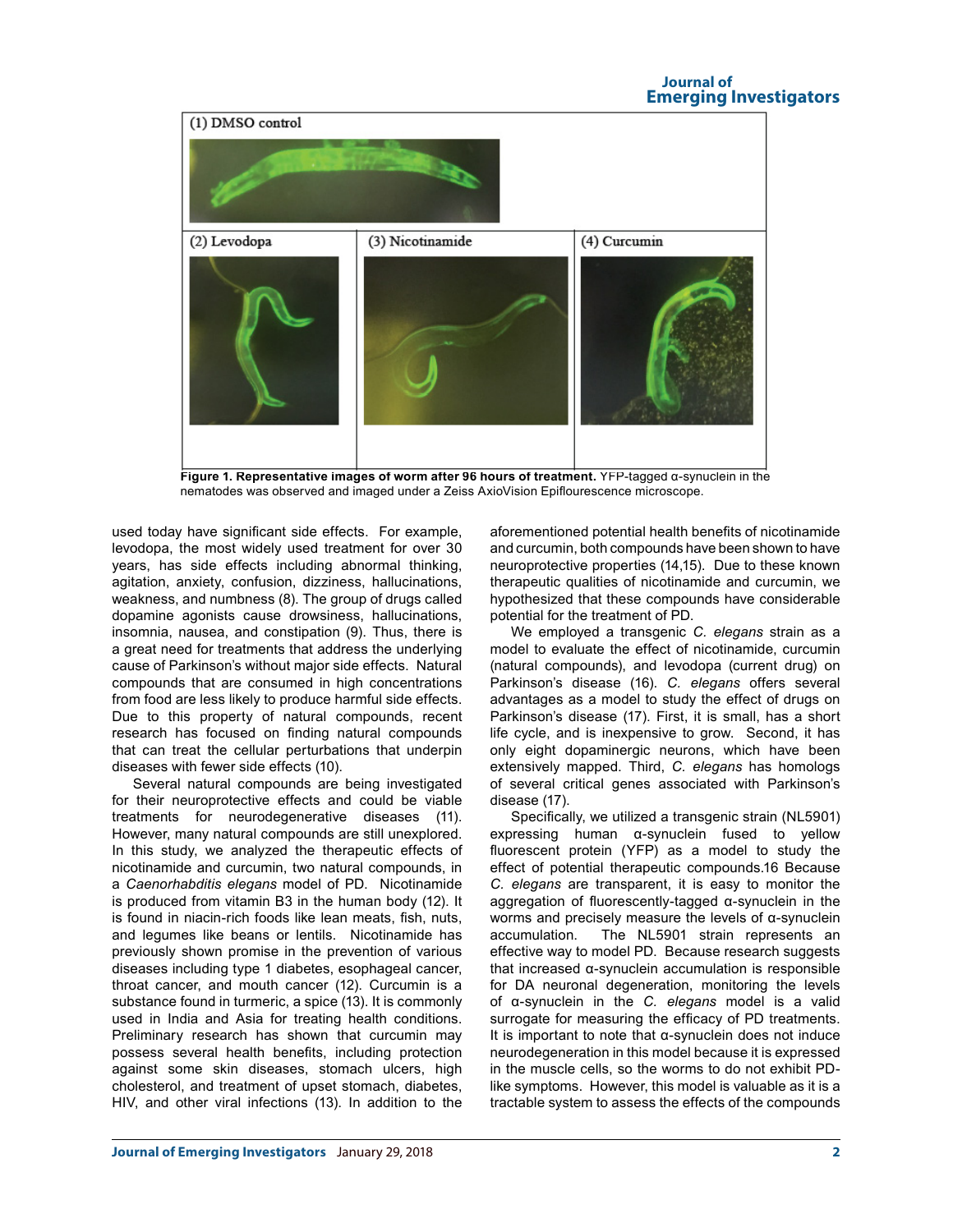|          | DMSO    | Nicotinamide | $Curcumin +$ | Levodopa +  |
|----------|---------|--------------|--------------|-------------|
|          | Control | $+$ DMSO     | <b>DMSO</b>  | <b>DMSO</b> |
|          |         |              |              |             |
|          |         |              |              |             |
| 96 hours | 2%      | 64.7%        | 56.1%        | 48.1%       |
|          |         |              |              |             |

**Table 1. Effect of compounds on YFP fluorescence intensity assayed by fluorescence microscopy.** The percent decrease in mean fluorescence intensity of DMSO control, nicotinamide, curcumin, and levodopa-treated NL5901 groups after 96 hours of treatment is shown.

## on α-synuclein aggregation *in vivo*.

The goal of our project was to determine whether nicotinamide and curcumin could reduce the levels of α-synuclein in the transgenic worm model of PD. We assessed the effects of nicotinamide and curcumin on α-synuclein accumulation in the *C. elegans* worms and compared them to the effects of levodopa. Our hypothesis was that nicotinamide and curcumin would reduce the levels of α-synuclein due to the known properties and purported health benefits of these two natural compounds.

## **Results**

In both Trial 1 and Trial 2, NL5901 *C. elegans* groups were treated with nicotinamide, curcumin, levodopa, or DMSO control for 96 hours.

In Trial 1, α-synuclein protein accumulation in the worms was assayed after treatment by fluorescence microscopy and quantified using ImageJ (**Table 1**). Treatment with all three compounds robustly and significantly reduced fluorescence intensity of α-synuclein (tagged with YFP) compared to the control (**Figure 1, Figure 2**). The most effective compound was nicotinamide, followed by curcumin, followed by levodopa (**Table 1**).

The YFP-tagged α-synuclein was uniformly expressed in the body walls of the worms. As expected for NL5901 worms (16), no clear aggregates formed in the worms, and α-synuclein accumulated in a diffuse manner in the body wall of the worm (**Figure 1**). The worms grew in size from the L3 (larval) stage to the adult stage over the duration of the experiment (96 hours). Excluding normal growth, there were no distinct locomotive or morphological changes observed in the animals over the course of treatment, as expected.

Additionally, in Trial 2, we directly measured fluorescence in groups of worms before and after 96 hours of treatment using a plate reader. The results from Trial 2 were more precise than Trial 1, likely because quantification of α-synuclein through ImageJ can introduce error due to the morphological and biochemical variation between individual worms. Treatment with all three compounds again showed a robust and significant reduction in the fluorescence intensity of α-synuclein compared to the DMSO control (**Figure 3**). By this method, the most effective compound was levodopa, followed by curcumin, followed by nicotinamide (**Table 2**).

# **Journal of Emerging Investigators**



**Figure 2. Effect of compounds on YFP fluorescence intensity assayed by fluorescence microscopy.** DMSO control, nicotinamide, curcumin, and levodopa-treated NL5901 *C. elegans* groups were measured for their α-synuclein protein accumulation. The mean YFP intensity of α-synuclein in NL5901 *C. elegans* after 96 hours of treatment with nicotinamide or curcumin. Fluorescence intensity was quantified with ImageJ software. Three worms were imaged for each group. The data represent the mean  $\pm$  SD (n = 3). Statistical significance is shown with asterisks  $(* p < 0.05)$ .

## **Discussion**

The results of our experiments confirmed our hypothesis, as nicotinamide and curcumin effectively decreased the accumulation of α-synuclein in the NL5901 worms, which are a useful PD model. The two natural compounds were also comparable with levodopa in reducing α-synuclein in the worms.

The final concentration of each compound in the worms' agar media was 0.704 mM. This is equivalent to a concentration of 85.97 mg/L nicotinamide and 267.87 mg/L curcumin. These concentrations are comparable to the doses of each compound that one can receive from consuming daily foods. For example, a 3-oz serving of tuna fish, which is high in nicotinamide, contains a niacin concentration of about 211.5 mg/L (18) (niacin amounts can be used to approximate nicotinamide amounts because niacin is converted into nicotinamide in the body (19)). In addition, turmeric powder, the South Asian spice that is high in curcumin, contains a curcumin concentration of 20331 mg/L (20,21). Although the concentration of curcumin is extremely high, turmeric is a powder, so it is generally added to dishes in small quantities during daily practice. For example, a sample recipe for turmeric-infused tea calls for the addition of ½ teaspoon of turmeric (equivalent to 0.01 cups) to 1 cup of tea, which would bring the final concentration of curcumin in the tea to 201 mg/L (22). Although further studies are necessary to confirm that normal foods can provide enough of each compound for therapeutic effects, the concentrations used in our study are comparable to concentrations in foods in daily life.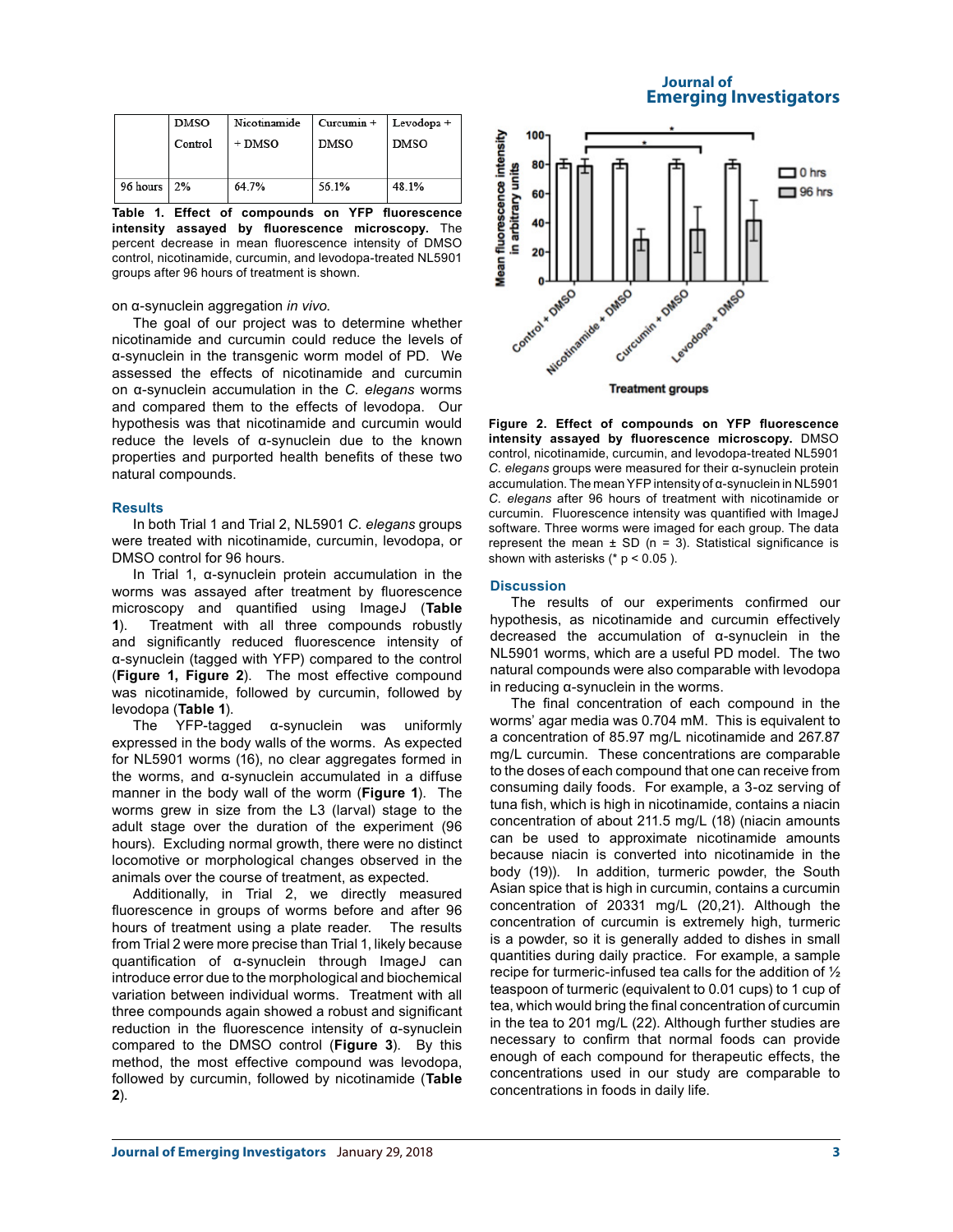| <b>Journal of</b> |                               |
|-------------------|-------------------------------|
|                   | <b>Emerging Investigators</b> |

| <b>DMSO</b> | Nicotinamide | $Curcumin +$ | $Levodopa +$ |
|-------------|--------------|--------------|--------------|
| Control     | $+$ DMSO     | <b>DMSO</b>  | <b>DMSO</b>  |
|             |              |              |              |
|             |              |              |              |
| $1.2\%$     | 43.6%        | 50.2%        | 66.0%        |
|             |              |              |              |

**Table 2. Effect of compounds on YFP fluorescence intensity assayed by microplate reader.** The percent decrease in mean fluorescence intensity of DMSO control, nicotinamide, curcumin, and levodopa-treated NL5901 groups after 96 hours of treatment is shown.

Strong evidence suggests that accumulation of α-synuclein is responsible for the degeneration of dopamine-producing neurons (3,4,5,6). Thus, reducing α-synuclein aggregation in DA neurons, which is thought to contribute to the death of those neurons, is a promising strategy for PD therapy. Our results therefore demonstrate that these natural compounds are good candidates for further study as viable treatments for other PD animal models and, ultimately, for PD-afflicted patients.

There are two major implications of these results. First, it may prove to be beneficial for Parkinson's patients to consume foods that are high in nicotinamide and curcumin. The potential of this application is strengthened by the fact that the compound concentrations we used in the experiments were comparable to those found in common foods. However, further studies are necessary to determine if these effects are conserved in higherorder PD models and if foods high in these compounds have benefits for human patients in daily practice.

Second, nicotinamide and curcumin should be studied further to determine whether they can be used as therapeutics in their purified forms. Further experimentation should be conducted to determine whether these compounds can reduce α-synuclein levels in higher-order PD models and if they are safe and remain effective over prolonged, high-level consumption.

This study indicates that the two tested natural compounds are similar in effectiveness to the commercial PD drug, levodopa, in reducing α-synuclein aggregation as quantified by fluorescence in a transgenic nematode model of PD. This study additionally encourages further investigations on natural compounds and foods high in them, as possible avenues for the treatment of Parkinson's disease.

It should be noted that the comparative effects of levodopa, curcumin, and nicotinamide on α-synuclein accumulation were different in Trial 1 and 2. In Trial 1, nicotinamide was most effective, followed by curcumin and levodopa. In Trial 2, levodopa was most effective, followed by curcumin and nicotinamide. The differences in these results likely arose from experimental variation. We note that the variation in the Trial 1 data was insufficiently small to conclude that the differences in the effectiveness of each compound were statistically significant. Thus, we conclude that curcumin and nicotinamide were able to reduce α-synuclein aggregation in the *C. elegans* model, but we cannot



**Treatment groups** 

**Figure 3. Effect of compounds on YFP fluorescnece intensity assayed by microplate reader.** The mean YFP intensity of α-synuclein in NL5901 *C. elegans* after 96 hours of treatment with nicotinamide or curcumin is shown. Fluorescence intensity was quantified with a plate reader. The worms were plated onto each treatment condition in triplicate, with five worms in each well. The data represent the mean  $\pm$ SD (n = 3). Statistical significance is shown with asterisks (\* p  $< 0.05$ ).

make firm conclusions as to which compound was more effective.

There are several properties of both nicotinamide and curcumin that may explain why they are effective in decreasing α-synuclein. In a literature review, Mythri *et al.* wrote that curcumin has been shown to prevent mitochondrial dysfunction (14). Research has shown that mitochondrial dysfunction can directly lead to α-synuclein aggregation (23). Curcumin may also have reduced α-synuclein accumulation via inhibition of mitochondrial dysfunction. Curcumin has also been shown to target protein aggregations, allowing it to directly reduce α-synuclein (14). Furthermore, curcumin has strong clinical potential, as it can cross the blood-brain barrier, and preliminary data suggests that it is not toxic in humans even at high doses (14).

Past research has demonstrated that nicotinamide prevents oxidative stress in cells (15) Research has shown that oxidative stress, like mitochondrial dysfunction, can lead to aggregation of α-synuclein (24) Nicotinamide may have decreased α-synuclein aggregation by preventing oxidative stress. Moreover, research has also shown that nicotinamide prevents mitochondrial dyfunction (25). Mitochondrial dysfunction increases α-synuclein accumulation, so counteracting this is a second possible mechanism by which nicotinamide reduces α-synuclein.

A possible limiting factor in this study was the strain used for the transgenic model, NL5901. NL5901 worms express YFP-tagged α-synuclein under control of the unc-54 promoter, which causes expression in the body wall muscle cells (15). The model is useful to measure α-synuclein levels, but cannot be used to directly investigate DA neuron health. This is a limitation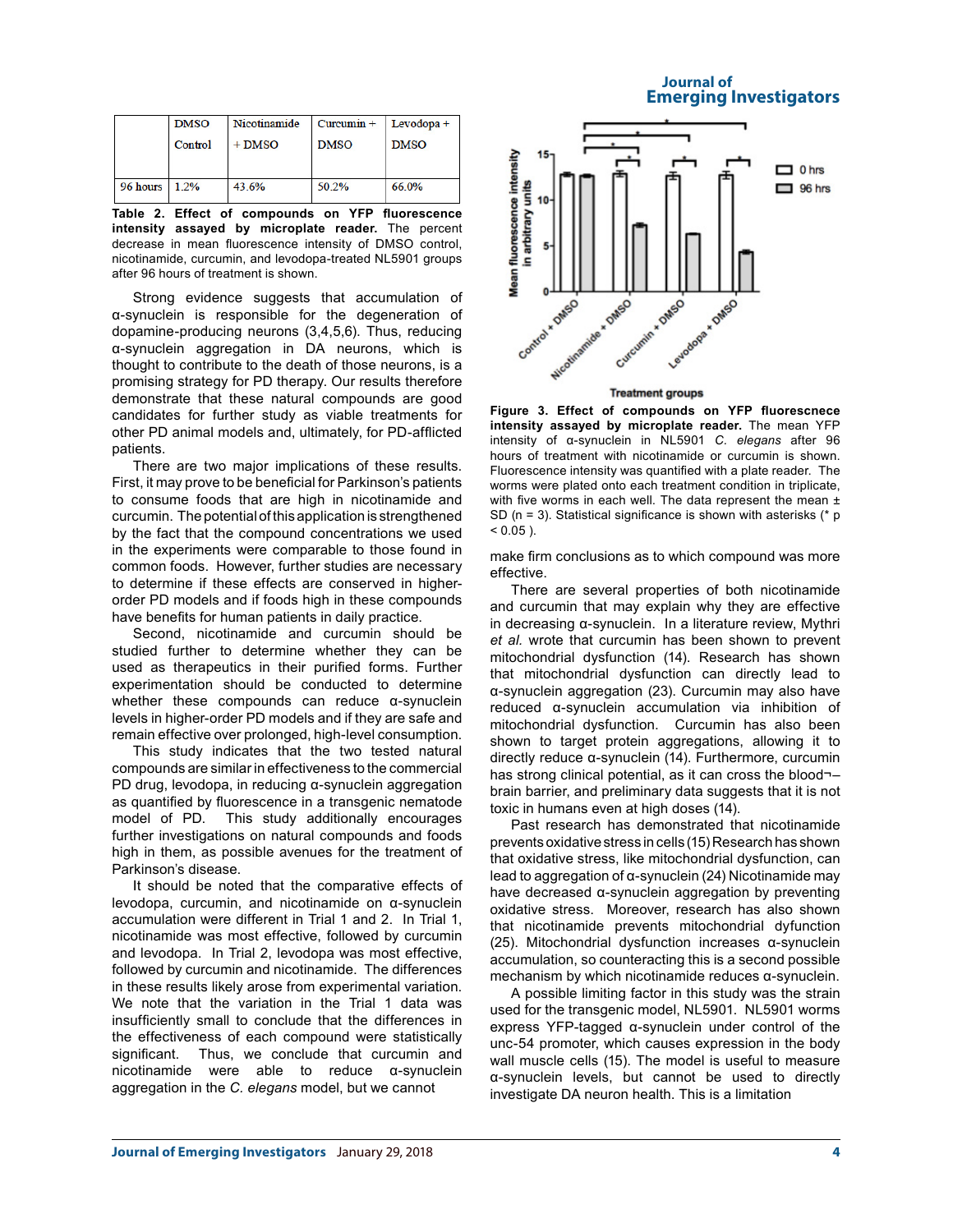because Parkinson's disease in humans is a disease of DA neurons.

Although this study did show that the compounds could biochemically reduce α-synuclein *in vivo*, further studies should be done to demonstrate that the compounds can also prevent α-synuclein-mediated DA neuronal death in other PD models.

# **Methods**

## *C. elegans* Strain

The transgenic *C. elegans* strain NL5901 [unc-54p::alphasynuclein::YFP + unc-119(+)] was used in this experiment. NL5901 expresses human α-synuclein fused to Yellow Fluorescent Protein (YFP) in the body wall muscle cells. The protein is expressed under the control of the unc-54 promoter, which drives protein expression in the body wall muscle cells. NL5901 was engineered by Tjakko van Ham of the Hubrecht Laboratory in the Netherlands. The strain was kindly provided by the CGC (Caenorhabditis Genetics Center). Standard protocols were followed for general worm maintenance (26, 27, 28, 29).

## Preparation of food

OP50 *E. coli* was prepared as a food source for the worms. A starter plate for OP50 *E. coli* was obtained. One colony from the OP50 *E. coli* starter plate was inoculated in 200 mL of LB broth. The bacteria was incubated and grown overnight at 37°C for growth.

## Preparation of compounds: curcumin, nicotinamide, levodopa

The compounds assessed in the experiment were curcumin and nicotinamide (the natural compounds) in addition to levodopa (the commercial Parkinson's drug). The mass of each of the three compounds needed to create a 100 mM concentration in 10 mL of DMSO, equivalent to 0.001 moles of each compound, was calculated (DMSO is a common biological solvent). Each compound was weighed to the appropriate amount on a precision scale, then dissolved in 10 mL of DMSO. A stock solution of each compound was therefore produced, with each compound dissolved in 10 mL of DMSO to a 100 mM concentration.

# Trial 1 Methods

# *Preparation of plates*

A bottle of NGM (Nematode Growth Media) agar was microwaved until boiling, then cooled to  $60^{\circ}$ C. 7 mL of the molten NGM agar was added to each of three tubes. 49.3 uL of the DMSO/compound stock solution, equivalent to 0.0007 moles of the solution, was diluted with the 7 mL of NGM in each tube to the concentration of 100 mM. The final concentration of each drug in NGM agar was 0.704 mM. The NGM mixed with the DMSO/compound solution was poured into petri plates to make the supporting bed for worms. Plates for each compound were produced with each plate containing a 100 mM concentration of the compound stock solution in NGM agar. One mL of OP50 bacteria grown in LB

broth was then centrifuged at 15000 rpm for 3 minutes to create a bacterial pellet. OP50 bacteria was pipetted from the pellet onto the NGM plates, then spread to form a bacterial lawn.

## *Treatment of worms with curcumin, nicotinamide, levodopa*

A starter plate of NL5901 worms was obtained from the CGC. A piece of agar was chunked onto each of the three experimental plates. This allowed the worms to move onto the plates and gain exposure to the compounds. The worms were allowed to grow on the compound-treated plates for 96 hours of data collection.

## *Quantitative assay of α-synuclein accumulation*

Accumulation of α-synuclein protein was assayed in control NL5901, nicotinamide-treated NL5901, curcumin-treated NL5901, and levodopa-treated NL5901 worms. For imaging, worms from each plate were transferred to glass slides and sealed with a coverslip for immobilization. Worms were then imaged on an AxioVision fluorescence microscope using an iPhone 6 camera. Imaging was performed at 0 hours and 96 hours after treatment to monitor the accumulation of α-synuclein. Worms were imaged at advancing life stages as the experiment progressed from L3 larvae at 0 hours to adult at 96 hours, so that the worms imaged had been exposed to the compound for the entire duration of the experiment.

## *Data analysis*

The accumulation of  $\alpha$ -synuclein for all data points was quantified using ImageJ Software. For each worm, the mean fluorescence of the worm and mean fluorescence of the background was calculated. The final fluorescence value was calculated by the formula: Mean worm fluorescence - Mean background fluorescence. To calculate mean fluorescence, the average fluorescence of three worms was calculated. This was done for each group of worms at the two time points. Thus, the fluorescence of 48 total pictures (12 pictures for each group of worms) was quantified to generate 16 data points (four data points per group of worms).

## *Statistics*

Statistical significance between the DMSO control and each compound group was analyzed with an unpaired, two-tailed, two-sample, unequal variance t-test (p<0.05). Statistical significance between fluorescence at 0 and 96 hours was also analyzed with an unpaired, two-tailed, two-sample, unequal variance t-test (p<0.05). Graphs were produced and significance analyzed using GraphPad Prism software.

## Trial 2 Methods

The same methods were used as in Trial 1 to add the compounds and *E. coli* food to the NGM agar. However, in Trial 2, the NGM agar was poured into a microplate instead of a petri plate. In each well, 300 uL of NGM was added. Four of the wells were used for control.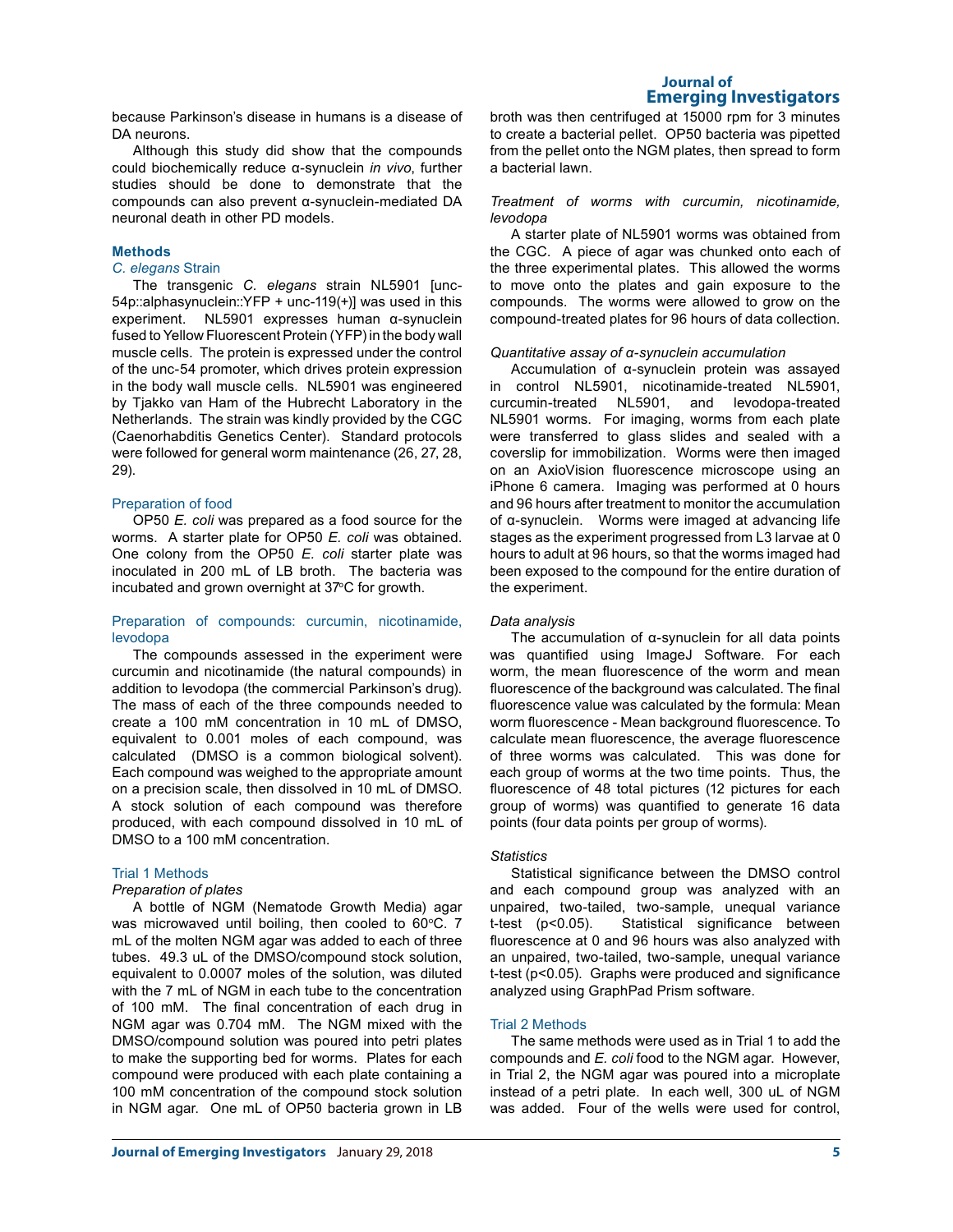# **Journal of Emerging Investigators**

nicotinamide, curcumin, and levodopa worms. Each well contained exactly five worms. At 0 hours and 96 hours, the fluorescence was directly measured using a BioTek Synergy plate reader machine.

# *Rationale for Utilizing Two Methods*

Different methods were used to increase the accuracy of the results. In Trial 1, the amount of a-synuclein was measured in different worms throughout the experiment, because worms were randomly selected for measurement during each data collection. However, in Trial 2, the amount of a-synuclein was measured in the same five worms throughout the experiment, as the same worms were measured for their protein aggregation during all data collections.

# *Statistics*

Significance was analyzed with an unpaired, twotailed, two-sample, unequal variance t-test (p<0.05). Statistical significance between fluorescence at 0 and 96 hours was analyzed with a paired, two-tailed, two-sample t-test (p<0.05) (a paired t-test was used because fluorescence was measured in the same group of worms at 0 and 96 hours). Graphs were produced and significance analyzed using GraphPad Prism software.

# **References**

- 1. NIH. "NINDS Parkinson's Disease Information Page." *National Institute of Neurological Disorders and Stroke*. NIH, 21 July 2016. Web. <http://www.ninds. nih.gov/disorders/parkinsons\_disease/parkinsons\_ disease.htm>.
- 2. Coelho, Miguel et al. "Late-stage Parkinson Disease." *Nature Reviews Neurology* 8.8 (2012): 435-42. Web. <http://www.nature.com.sci-hub.bz/nrneurol/journal/ v8/n8/full/nrneurol.2012.126.html>.
- 3. Lee, Virginia M.-Y. et al. "Mechanisms of Parkinson's Review Disease Linked to Pathological A-Synuclein: New Targets for Drug Discovery." *Neuron* 52 (2006): 33-38. Web.

<http://www.cell.com/neuron/pdf/S0896- 6273(06)00733-1.pdf>.

- 4. Mullin, Stephen et al. "α-Synuclein and Mitochondrial Dysfunction in Parkinson's Disease." *Molecular Neurobiology* 47.2 (2013): 587-97. Web. <https://www.ncbi.nlm.nih.gov/pmc/articles/ PMC4199090/>.
- 5. McNaught, Kevin St. P. et al. "Protein Aggregation in the Pathogenesis of Familial and Sporadic Parkinson's Disease." *Neurobiology of Aging* 27 (2006): 530-45. Web. <http://www.sciencedirect.com.sci-hub.bz/science/

article/pii/S0197458005002356>. 6. Nemani, Venu M. et al. "Increased Expression of Α-synuclein Reduces Neurotransmitter Release

by Inhibiting Synaptic Vesicle Reclustering after Endocytosis." *Neuron* 29.2 (2010): 66-79. Web. <https://www.ncbi.nlm.nih.gov/pmc/articles/ PMC3119527/>.

- 7. Poewe, Werner et al. "Emerging Therapies for Parkinson's Disease." *Current Opinions in Neurology*  25 (2012): 448-59. Web. <http://journals.lww.com.sci-hub.bz/co-neurology/ Abstract/2012/08000/Emerging therapies for Parkinson s disease.11.aspx>.
- 8. "Levodopa Side Effects." *Drugs.com*. Drugs.com, n.d. Web.

<https://www.drugs.com/sfx/levodopa-side-effects. html>.

- 9. "Pramipexole (Systemic)." *MedlinePlus*. Thomson Healthcare, 13 Jan. 2000. Web. <https://medlineplus.gov/druginfo/meds/a697029. html>.
- 10. Lahlou, Mouhssen et al. "The Success of Natural Products in Drug Discovery." *Pharmacology & Pharmacy* 4 (2013): 17-31. Web. <file.scirp.org/pdf/PP\_2013062411214748.pdf>.
- 11. Bagli, Eleni et al. "Natural Compounds and Neuroprotection: Mechanisms of Action and Novel Delivery Systems." *In Vivo* 30 (2016): 535-48. Web. <http://iv.iiarjournals.org/content/30/5/535.full.pdf>.
- 12. Hoven, Maria. "Benefits of Nicotinamide." *Livestrong. com*. Livestrong Foundation, 16 Aug. 2013. Web. <http://www.livestrong.com/article/513608-benefitsof-nicotinamide/>.
- 13. Ratini, Melinda. "Turmeric (Curcumin)." *WebMD*. WebMD, 19 Mar. 2013. Web. <http://www.webmd. com/diet/supplement-guide-turmeric#1>.
- 14. Mythri, R.B et al. "Curcumin: A Potential Neuroprotective Agent in Parkinson's Disease." *Current Pharmaceutical Design* 18.1 (2012): 91-99. Web. <http://www.ingentaconnect.com.sci-hub.cc/

content/ben/cpd/2012/00000018/00000001/ art00012?crawler=true>.

15. Bayrakdar, E. Turunc et al. "Nicotinamide Treatment Reduces the Levels of Oxidative Stress, Apoptosis, and PARP-1 Activity in Aβ(1-42)-induced Rat Model of Alzheimer's Disease." *Free Radical Research* 48.2 (2014): 146-58. Web.

<http://www.tandfonline.com/doi/abs/10.3109/10715 762.2013.857018>.

- 16. "Strain NL5901 Details." *Caenorhabditis Genetics Center*. University of Minnesota, 22 May 2008. Web. <http://www.cgc.cbs.umn.edu/strain.php?id=15789>.
- 17. Vistbakka, Julia et al. "C. Elegans as a Genetic Model System to Identify Parkinson's Disease- Associated Therapeutic Targets." *CNS & Neurological Disorders - Drug Targets* 11.8 (2013):1-8. Web. <nasslab.com/sites/default/files/publications/ vistbakka\_cnsandnd-dt2012.pdf>.
- 18. Whitbread, Daisy. "Nutrition Facts Comparison for Fish Tuna." HealthAliciousNess. U.S. Agricultural Research Service Nutrition Data Releases, n.d. Web. <https://www.healthaliciousness.com/nutritionfacts/ nutrition-comparison.php?o=15221&t=15221&h=152 20&s=100&e=85.0&r=85.0>.
- 19. Liou, Stephanie. "Nicotinamide." Huntington's Outreach Project for Education, at Stanford. Stanford